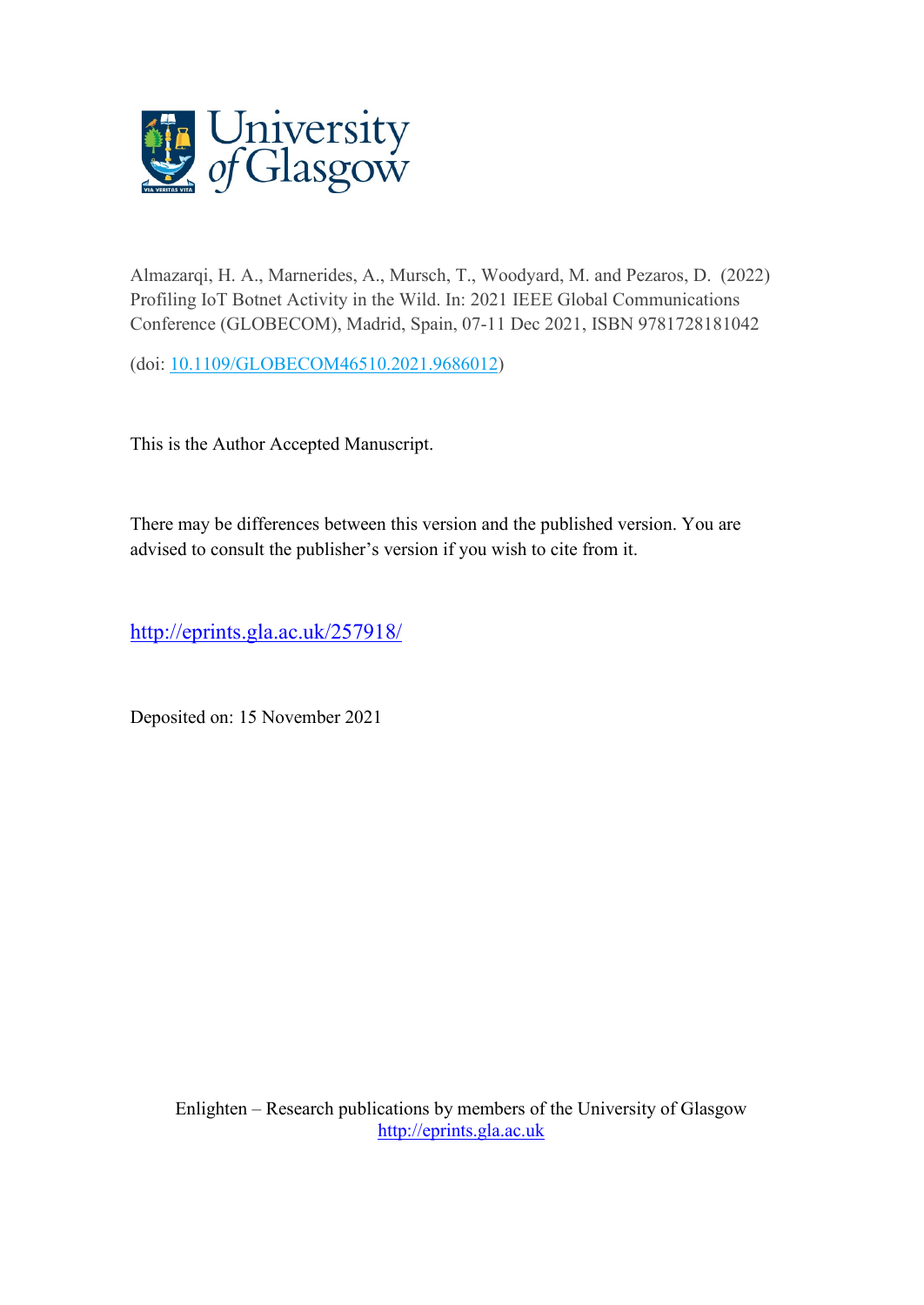# Profiling IoT Botnet Activity in the Wild

Hatem A. Almazarqi\*, Angelos K. Marnerides\*, Troy Mursch<sup>†</sup>, Mathew Woodyard<sup>†</sup>, and Dimitrios Pezaros\*

<sup>∗</sup>School of Computing Science, University of Glasgow, Glasgow, Scotland, UK

h.almazarqi.1@research.gla.ac.uk, angelos.marnerides, dimitrios.pezaros@glasgow.ac.uk

† Bad Packets LLC, Chicago IL, USA

troy,mat@badpackets.net

*Abstract*—Undoubtedly, the Internet of Things (IoT) contributes significantly to daily mission-critical processes underpinning a number of socio-technical systems. Conversely, its rapid adoption has extensively broadened the cyber-threat landscape by virtue of low-cost IoT devices that are manufactured and deployed with minimal security. Evidently, vulnerable IoT devices are utilised by attackers to participate into Internet-wide botnets in order to instrument large-scale cyber-attacks and disrupt critical Internet services. Since the 2016 outbreak of the first IoT Mirai botnet there has been a continuous evolution of Mirai-like variants. Tracking these botnets is challenging due to their varying structural characteristics, and also due to the fact that malicious actors continuously adopt new evasion and propagation strategies. This work provides a new measurement study highlighting specific behavioural properties of Mirai-like botnets in terms of their propagation. We provide a comprehensive analysis conducted on real Cyber Threat Intelligence (CTI) feeds gathered for a period of 7 months from globally distributed attack honeypots and pinpoint the evolutionary port scanning patterns, targeted vulnerabilities and preferred services pursued by Mirai-like botnets. We identify the most frequently active Mirai-like malware binaries and we are the first to report the evolution of a new, P2P-based variant. In parallel, we provide evidence related to the lack of vendor-specific patching through highlighting unpatched vulnerabilities. Moreover, we pinpoint the inadequacy of widely used IP blacklisting databases to timely list malicious IP addresses. Thus, arguing in fair of integrating honeypot information from diverse Internet vantage points within the design of next generation botnet defence mechanisms.

*Index Terms*—IoT, botnets, Internet measurements, Mirai, malware, attack honeypots, cyber threat intelligence.

#### I. INTRODUCTION

Recently and post-2016, IoT botnets have been one of the most common means of instrumenting large-scale cyber attacks and organised cyber terrorism activities. Such activities are diverse and could be in the form of Distributed Denial of Service (DDoS) attacks as well as Advanced Persistent Threats (APTs) with a number of spamming, phishing and ransomware campaigns [1]. IoT botnets can be defined as a group of compromised IoT devices ('bots') which are infected with malware and controlled via a single entity ('a malicious actor') or organised groups of 'hacktivists'. Such devices include, but are not limited to, Internet-enabled DVRs, smart meters, programmable logic controllers, wearables and home routers. Evidently, the rush of deploying IoT-oriented services has led manufacturers to take minimal security considerations

particularly for low-cost IoT devices. In addition, policymakers are unable to catch up with the consumer-oriented IoT market and thus challenging for them to enforce adequate policies on manufacturers explicit to security [1], [2].

Fundamentally and similarly with conventional botnets, IoT botnet operation revolves around a single or a number of command and control (C&C) servers that are instrumented by a malicious actor or 'hacktivist' groups. Depending on the malware variant and also the botnet's scanning and propagation strategy, C&C servers interact with Loader and Report servers as well as with devices that are simply infected (i.e., bots) [3]. The communication channel amongst the aforementioned entities varies and it defines the architecture of a given botnet to act under a centralised or a distributed fashion. Commonly, centralised botnets are underpinned by protocols such as IRC and HTTP/HTTPS whereas P2P-based protocols form the basis for distributed botnets [1], [3], [4]. The evolution of botnet development by organised APT groups (e.g., APT41  $\text{group} \, 1$ ) has demonstrated that modern IoT botnets are resilient to detection by ISP policies and intrusion detection systems (IDS) due to advanced evasion techniques such as protocol obfuscation, Fast-Flux and DNS-oriented Domain Generation Algorithms (DGA) [3].

Since the 2016 Mirai outbreak where more than  $550K$ IP-enabled DVRs were instrumented for a series of DDoS attacks and disrupted services almost across half of the global Internet [5], new Mirai-variants have emerged [6]. Efforts to analyse the dynamic properties of new Mirai-like variants are challenging and require a systematic and macroscopic view of the Internet in order to [1]–[3], [6]: (i) adequately inform corresponding governmental or industrial bodies and organisations in charge of infrastructure defense and (ii) equip next generation automated cyber threat intelligence (CTI), IDS and anomaly detection mechanisms with enriched information regarding evolving scanning, establishment and propagation strategies of new botnet variants.

In this work, we provide a 7-month measurement study of Mirai-like variants. With the correlation of Internet-wide CTI feeds gathered from globally distributed honeypots and global IP blacklist databases we point intrinsic characteristics during their propagation phase. Thus, the main contributions of this paper are:

<sup>1</sup>FireEye report on APT41:https://content.fireeye.com/apt-41/rpt-apt41/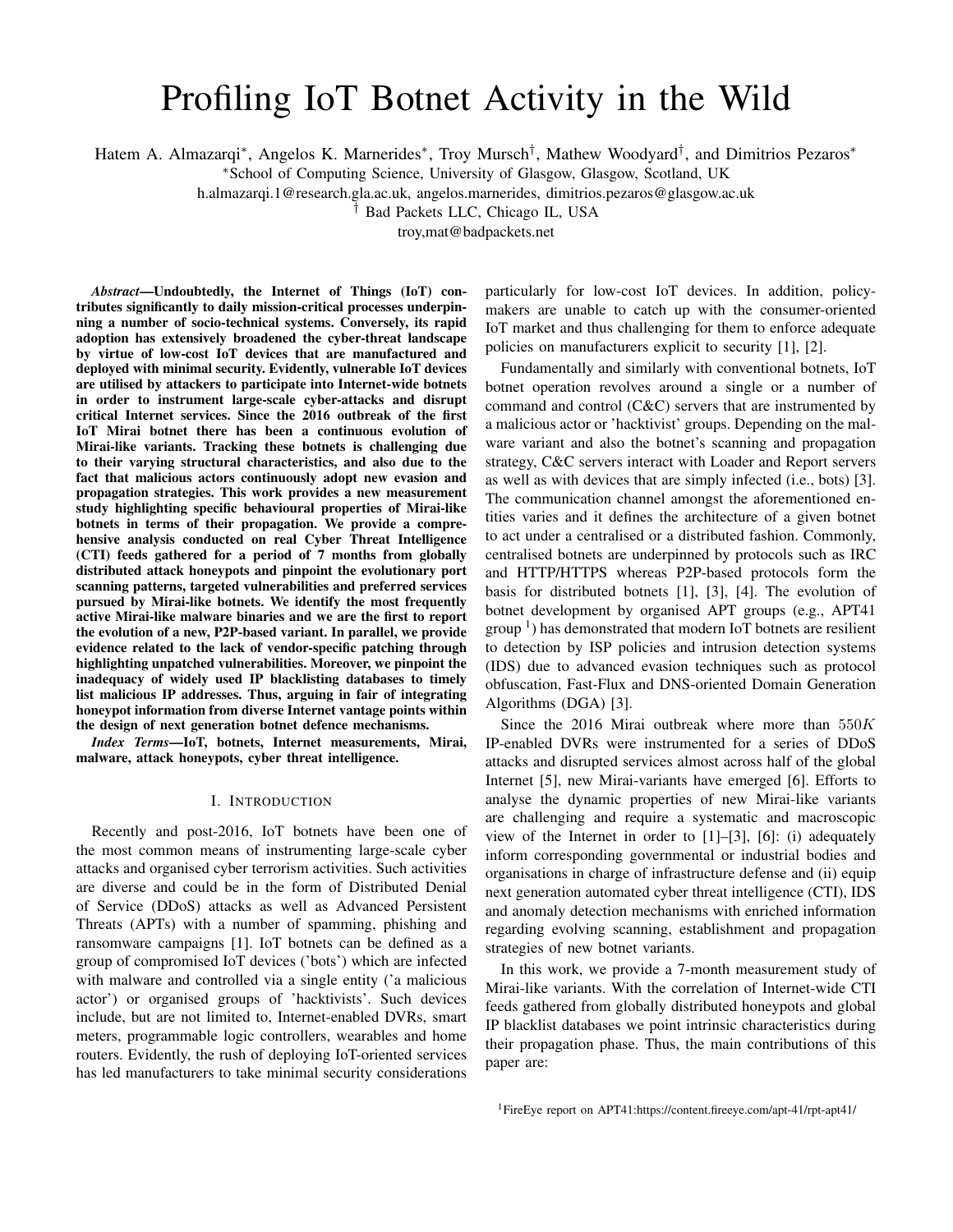- 1) Novel views on the macroscopic nature of evolving Mirai-like botnet activity with respect to current scanning and infection strategies.
- 2) A first insight on the activities of Mozi; a new Mirai-like P2P-based botnet first seen in late 2020.
- 3) Assessment of IP blacklist efficiency on capturing the evolving behaviour of IoT botnets.

The remainder of this paper is structured as follows: Section II provides background information on basic botnet entities whereas Section III provides an overview of related work. Section IV describes the datasets and methodology used in this work. Section V is dedicated on presenting our findings. Finally, Section VI summarises and concludes this work.

## II. BACKGROUND

#### *A. Botnet structure*

As discussed over recent studies assessing the publicly released Mirai and BASHLITE source code (e.g., [1], [5], [7]), the typical Mirai-like botnet architecture is commonly centralised and not distributed (i.e., P2P-based communication), and encapsulates a number components as shown in Figure 1.



Fig. 1: IoT botnet components.

Mirai-like botnets are controlled by a botmaster(s) instrumenting the following entities:

- 1) Bot(s): IoT device(s) infected and compromised by Mirai-like malware acting on behalf of the Botmaster.
- 2) Command and Control Center (C&C): server in charge of botnet control issuing commands to bots for launching different types of attacks (e.g., spamming, DDoS).
- 3) Scanners: IoT devices or servers used to identify other vulnerable IoT devices scanning the IPv4 address space for open TCP/UDP ports.
- 4) Report Server(s): server keeping record of scan results, active bots and stolen credentials.
- 5) Loader(s): servers obtaining scan results and credentials from report server(s) in order to login to vulnerable IoT devices, and instruct them to download botnet malware.

6) Malware server(s): servers that can also act as Loader servers hosting malware code that will be downloaded by compromised IoT devices.

#### *B. Botnet propagation*

Port scanning is the main method instrumented by a botmaster for identifying susceptible hosts. Evidently, different botnets have their own carefully crafted scanning methods that may look identical to routine scans performed by network operators for aspects of service management [8]. The sole purpose of an adversary during the scanning process is to obtain a better view of devices that operate over vulnerable services attached on open TCP/UDP ports that are also responsive to scanning probes. Port scanning is stratified into two major categories; (i) vertical, and, (ii) horizontal. In vertical scans, multiple ports are scanned on the same target [9]. Vertical scans are useful for gathering information to attack a particular victim host or when a targeted attack is planned to be instrumented over particular web services. On the contrary, horizontal scans are considered when the same port is scanned over multiple targets [9]. As reported in [10], modern botnets may demonstrate hybrid scanning properties involving both vertical as well as horizontal scans.

## III. RELATED WORK

Over the last decade, several studies were conducted in order to profile and understand the behavioural properties of general IoT botnets (e.g., [1], [11]) whereas other studies focused particularly on understanding the properties of botnet scan traffic (e.g., [4], [8], [9]). The work in [12] was one of the major studies to demonstrate the importance of utilising improved honeypots for composing realistic samples from malicious IoT traffic. However, the proposed scheme was focused on a quite restricted set of honeypots whereas in this work we operate with Internet-wide feeds from globally distributed honeypots. Evidently, most of the aforementioned studies focused mainly on the outcomes resulted by IoT botnets and didn't assess the relationship between particular IoT vulnerabilities and the malware binaries exploiting them as we do in this work.

The seminal study in [5] was the first to profile the original 2016 Mirai botnet outbreak and contributed towards the Internet-wide, AS-level analysis as well as the impact of shared source code which led to the proliferation of Mirai variants. Moreover, the work in [3] and [6] assessed the impact of Mirai-like variants on industrial control systems (ICS) and how Mirai-like variants exploit DNS records respectively. Nonetheless, all aforementioned studies didn't capture the modern scanning characteristics of new variants and in parallel did not provide a recent overview of the Mirai-like structural properties (i.e., centralised or P2P) as conducted in this work. In addition, there were no clear indications of the types of instruction set architectures targeted by Mirai-like variants as also shown herein.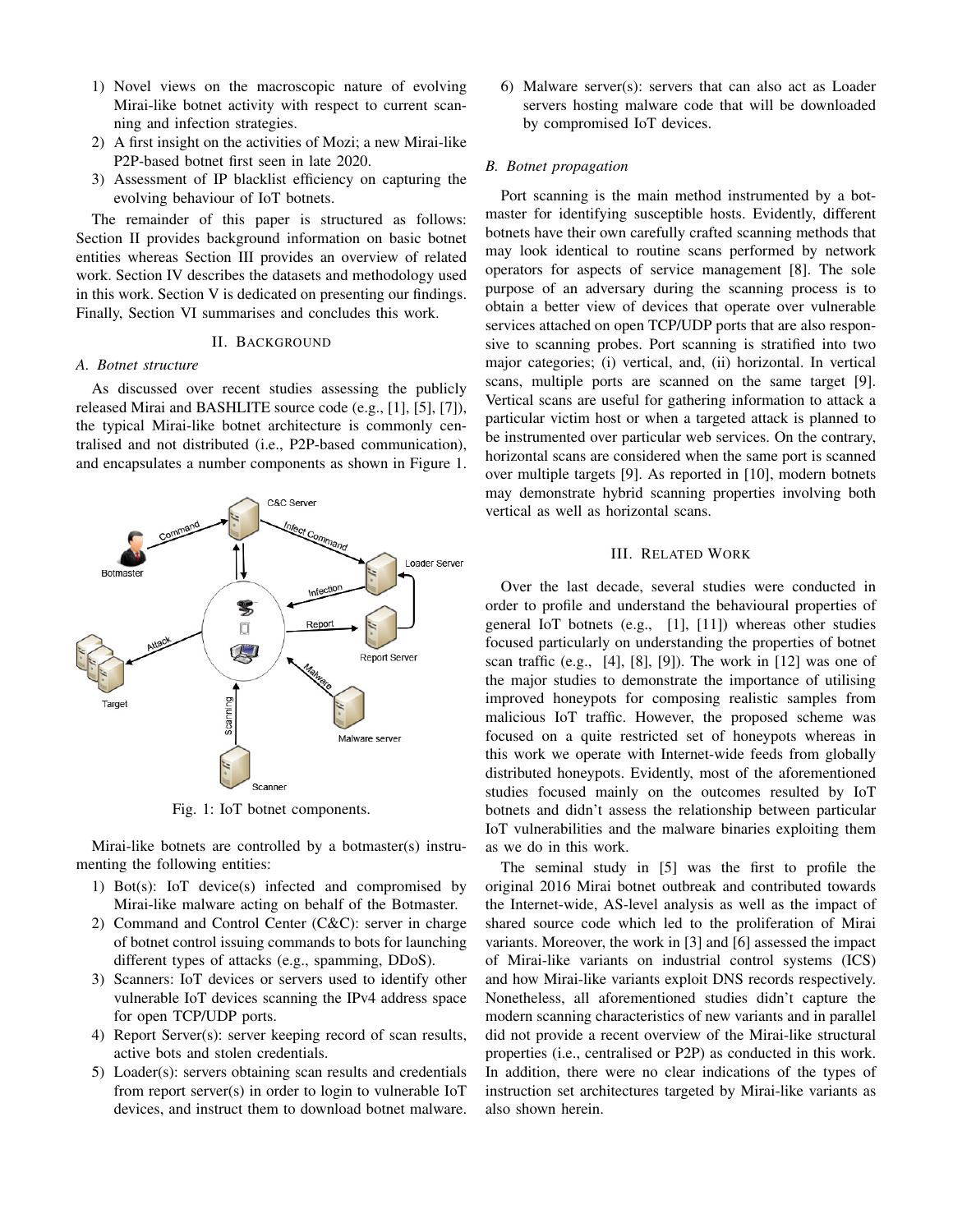

Fig. 2: Top fifteen countries ranked based on the number of Mirai-like infected IP addresses.

| <b>Collection Period</b>  |                         |             |                            |  |  |
|---------------------------|-------------------------|-------------|----------------------------|--|--|
| $01/07/2020 - 22/02/2021$ |                         |             |                            |  |  |
| <b>IP</b> addresses       | <b>Origin Countries</b> | <b>ASes</b> | <b>Connection attempts</b> |  |  |
| 422,003                   | 203                     | 7.265       | 1.599.647                  |  |  |

TABLE II. Summary of Mirai-like CTI feeds gathered from the Bad Packets honeypots used in this work.

## IV. DATASET DESCRIPTION & METHODOLOGY

#### *A. Dataset Description*

In order to identify structural patterns of Mirai-like botnet activity we correlate cyber threat intelligence (CTI) feeds, Internet geolocation data provided by MaxMind<sup>2</sup> and four IP address blacklist databases over a period of 7 months. The CTI feeds are collected by Bad Packet's 11 globally distributed honeypots located in: the United States (3 in Las Vegas, Nevada, 1 in Minden, Nevada, 3 in Los Angeles, California), Russia (2 in Moscow), and Brazil (2 in Sao Paulo). Every honeypot emulates a number of IoT-based services based on profiles of IoT devices, consumer-grade routers, and even enterprise VPN endpoints. Incoming traffic form malicious actors targeting our honeypots is captured and further indexed using Splunk. In order to monitor and capture the best bad packets, we employ sinkhole domains previously used by DDoS botnet threat actors. Mirai-like activity is determined via a fingerprinting method comparing the TCP SYN sequence values with the IP address value. Evidently, any Mirai-like activity initiated by a given infected host has the sequence value of the first TCP SYN packet to be equal with the senders IP address [3]. As summarised in Table II, we extracted 1,599,647 connection and control attempts as well as malware payload uploaders. These observation were stemmed from 422,003 distinct IP addresses located across 7,265 Autonomous Systems (ASes) spanning 203 countries between July 2020 and February 2021. 2MaxMind: https://www.maxmind.com/en/home 

As already mentioned, we utilise MaxMind's GeoLite 2 database to explore the geographic distribution of infected IPs in our dataset. Fig. 2 shows the distribution of infected IPs among the top fifteen countries. Although Mirai scans



Fig. 3: Top ten ASes ranked based on the number of Mirailike infected IP addresses.

originate from 203 countries, 60% of scan traffic originates only from five countries: (i) China: 25%, (ii) India: 12.4%, (iii) Egypt: 8.2%, (iv) Taiwan: 6.7% and, (v) USA: 6.8%.

Mirai-like botnet herders constantly scan the IP address space in order to locate vulnerable IoT devices and further expand a given botnet. As shown in Fig. 3, we have mapped the infected IPs in our datasets to their corresponding Autonomous Systems (ASes). It is revealed that 56% of the infected IPs in our collected dataset only reside in the top ten ASes across the top ten 10 countries from Fig. 2. Evidently, the remaining 44% of Mirai-related traffic is spread sporadically over random ASes spanning 193 countries.

# *B. Methodology*

Since the traffic dynamics imposed by Mirai-like botnets hold a high level of randomness in both scanning and instrumentation, we exploit the properties of Shannon entropy as used in other studies [8]. Hence, we measure the amount of information obtained by observing CTI feed logs through the Shannon entropy formulation given by:

$$
H(X) = -\sum_{i=1}^{n} p_i \log_2 p_i
$$

In practice, we compute the distribution of targeted ports denoted by  $p_i$  in order to identify their dispersity or concentration with respect with their information entropy  $H(X)$ .

The range of values obtained by sample entropy relies on *N*, i.e., the number of unique values observed in the sampled set of packets which in our case is the port number. The value of sample entropy could be in the range  $(0, log_2 N)$  with a 0 value indicating that the distribution is maximally concentrated having all observations be the same. When the distribution is maximally dispersed, i.e.,  $n_1 = n_2 = ... = n_N$ , sample entropy takes on the value  $log_2$  N. In general, we conduct exploratory normalised entropy overviews of timeseries observations related to the frequency we observe IP addresses in our honeypots and the corresponding destination ports they interact such as to profile their scanning behaviour.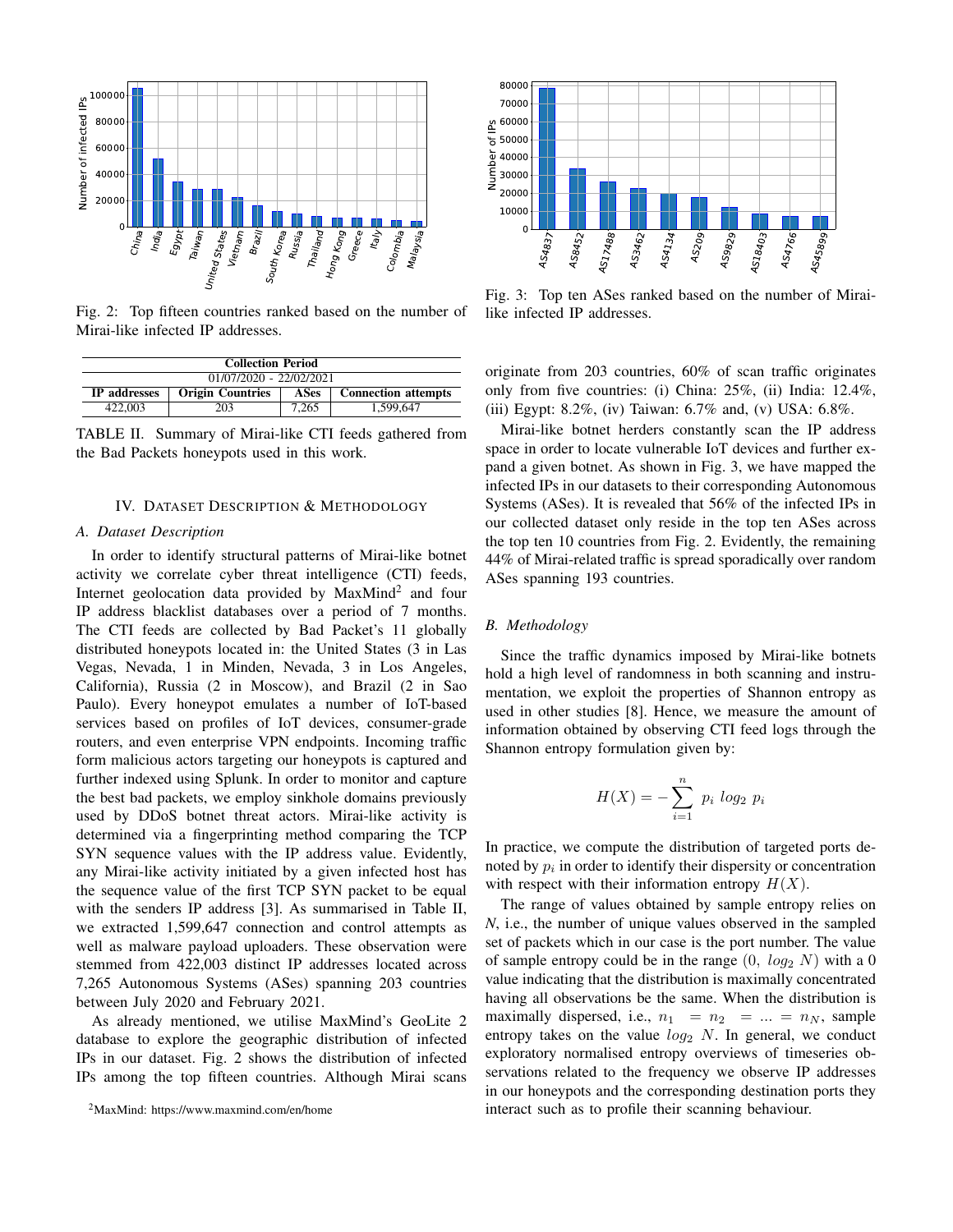

Fig. 4: Top 10 targeted ports determined by the number of connection attempts received by each port.

## V. RESULTS

#### *A. Scanning phase*

Based on the publicly released Mirai source code, any botnets underpinned by Mirai-like malware would aggressively and randomly scan on TCP ports 23 and 2323 [6]. Both ports are dedicated for the Telnet protocol, enabling remote connection to a given IoT device. Nonetheless, as shown by Fig. 4 there are also other TCP ports targeted. It is evident, that new Mirai variants have expanded their target range on TCP ports by including vulnerabilities that are likely to persist on applications running HTTP/HTTPS services (e.g., web servers on TCP port 8080) and also HTTP-based protocols over TCP port 5555 enabling auto-configuration and remote management of home routers, modems, and other customer premises equipment (CPE). Moreover, in contrast with the original Mirai, we witness Mirai variants to scan for Universal Plug and Play (UPnP) services running on TCP port 37215. Thus targeting networked devices such as printers, mobile devices and Wi-Fi access points.

Fig. 5 represents the entropy distribution for the frequency in which TCP destination source ports are scanned by IP addresses. Based on the resulted distribution, it is evident that a large proportion of infected IPs has relatively low entropy. Thus, dictating that their scanning strategy is focused on specific TCP ports and their corresponding protocol-related vulnerabilities. IP addresses with higher entropy values seem to be more flexible and include more TCP ports in their scanning phase. Nonetheless, a much smaller portion of around 2000 IP addresses demonstrated random scanning properties over multiple TCP ports.

In order to determine the range of ports that are targeted by each Mirai-like scanner we assessed the number of unique ports related to each scan attempt. As demonstrated by Fig. 6, each scanner may scans a maximum of 15 ports with a minimum of 2 in every scanning session. Hence, in contrast with discussions (e.g., [6], [8]) on the full randomness of scanning strategies, we identify that even new Mirai variants have a carefully crafted and strategic scanning procedure.



Fig. 5: Entropy distribution of destination ports scans from unique IP addresses: i) Low entropy values: IP addresses scan a small number of TCP ports, ii) High entropy: IP addresses scan random and multiple TCP ports.



Fig. 6: Entropy distribution relating the frequency on the number of individual ports targeted by each Mirai-like scanner.

# *B. Infection phase*

Through manual inspection over our CTI feeds we verify that Mirai-like botnets rely on brute force attacks on responsive IoT devices that operate over a vulnerable protocol. As demonstrated by Table III we identify, that the greatest majority of exploit attempts was related with vulnerabilities underpinning Remote Code Execution (RCE) on IP DVR, and TCT CCTV cameras of various vendors and also devices utilising the Android Debug Bridge (ADB). A much smaller fraction targeted home network access points (i.e., HNAP) and in particular NetGear routers. Evidently, we observe most of the exploits being related to more than one Common Vulnerability Exposure (CVE) tags indicating that IoT devices operating vendor-specific services have been unpatched for more than 7 years (e.g., AVTECH exploit). Therefore dictating the inadequacy of vendors on providing patching updates.

Assuming a response to a given Mirai-related scan from a vulnerable device, a handshake between the IoT device and a Report server is conducted. Our investigation revealed that the Report server redirects the vulnerable IoT device to a Loader or Malware server through a URL encoded in the payload of the first session packet. The encoded URL contains the location of the Mirai-like malware binary that is present on the Loader server having as a result the vulnerable device to download the actual binary.

In general, we identify 569 IP addresses mapped to one or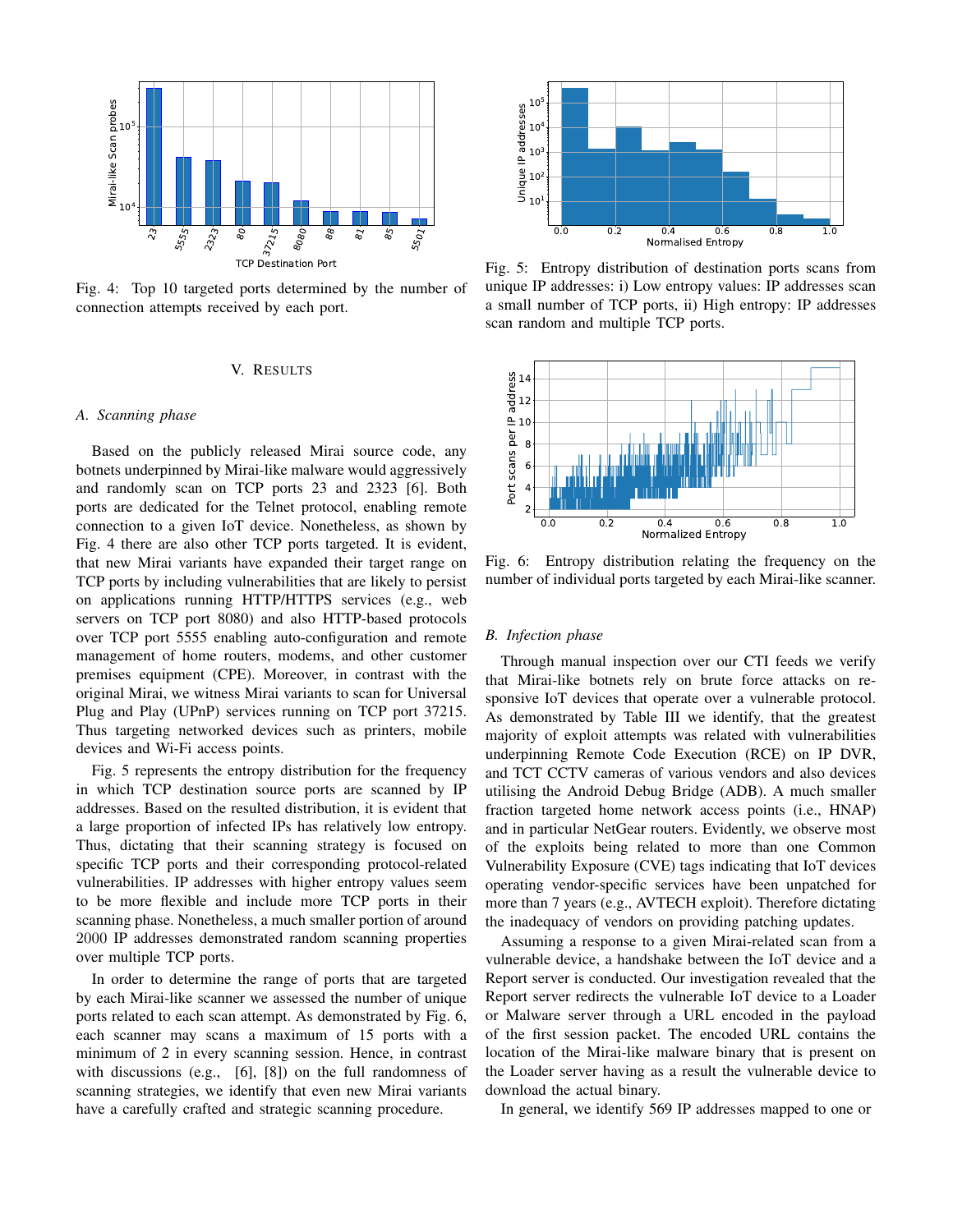

Fig. 7: Successful number of exploits of Mirai-variants on compromised IP addresses. Mozi.a, a new P2P Mirai variant overtakes by far most of exploits.

| <b>Vulnerability</b>                     | Compromise<br><b>Attempts</b> | <b>CVE</b> Tag                                   |
|------------------------------------------|-------------------------------|--------------------------------------------------|
| <b>AVTECH Exploit</b>                    | 85560                         | CVE-2013-4981                                    |
|                                          |                               | CVE-2013-4980<br>CVE-2018-10562                  |
| <b>MVPower DVR RCE</b>                   | 66969                         | CVE-2018-10561                                   |
|                                          |                               | CVE-2017-17215                                   |
| Android Debug Bridge (ADB)               | 47823                         | CVE-2019-6005                                    |
| <b>HNAP</b>                              | 4280                          | CVE-2015-2051<br>CVE-2020-10173                  |
|                                          |                               | CVE-2020-9054<br>CVE-2018-17173                  |
| TVT (Generic OEM)<br><b>DVR</b> Targeted | 2042                          | CVE-2017-8225<br>CVE-2017-5174<br>CVE-2017-7927' |

TABLE III. The five most frequentl exploits across all Mirailike variants indicating their mapping with multiple Common Vulnerability Exposure (CVE) tags that were unpatched on the infected devices.

more IoT devices that were successfully exploited with Mirailike malware. As evident by Fig. 7, we observe around 400 of the exploits to be resulted by the propagation of a 2020 Mirai variant, Mozi.a. Through backtracking the properties of the Mozi.a binary, it was revealed that this particular Mirai-like botnet operates purely on P2P protocols. Hence, its expansion has progressed much more aggressively than the rest of the Mirai variant counterparts that relied on more centralised structural properties (e.g., Kira.arm). In addition, the Mozi.a variant is able to infect devices running on either ARM or x86 processor architectures, whereas the majority of the rest of the variants are purely focusing on ARM. Thus, centralised Mirailike botnets are likely to compromise low-cost IoT devices running dedicated ARM architectures, whereas distributed variants such as Mozi.a are far more inclusive on more generalpurpose IoT devices.

## *C. Botnet activity duration*

In this section, we assess the duration of botnet activity by individual IP addresses as observed in our honeypots. Nonetheless we re-emphasise that an IP address may represent more than one IoT device and we utilise IP addresses as



Fig. 8: Activity duration for infected IP addresses participating in Mirai-like botnets.



Fig. 9: Assessment on the amount of IP addresses monitored in our Bad Packets honeypots against four global IP blacklists. Spamhaus matched the greatest number.

identifiers since devices may often use randomly or privately assigned IP addresses issued via DHCP or NAT.

As shown in Fig. 8, the largest number of identified IP addresses was active for less than 10 days. It was revealed that these addresses were mostly initiating scan traffic over a total of 2063 different TCP ports in the range of 0-8000. Thus, botmasters in Mirai-like variants tend to use a large number of bots for massive scans under the intention to expand their botnet but ensure that aggressive scan bots are not active for a long period. We speculate that this behaviour dictates an evasion technique from botmasters in order to stay undetected by corresponding network flooding detection mechanisms. However, observing the lifetime of IPs exceeding 10 days shows different behaviour. Evidently, only 47 unique TCP ports were scanned from IP addresses that could remain active for a much longer period reaching up to 200 days. Our analysis has also led to the conclusion that IP addresses that remained active for more than 100 days were demonstrating behaviours of Loader/Malware, Report and C&C servers.

# *D. Botnet IP address reputation*

We investigate the reputation of all 422K IP addresses in our honeypots against four global IP blacklist databases used widely by ISPs and Internet registries; (i) Spamhaus  $3$ , (ii) Barracuda <sup>4</sup> , (iii) Spam Open Relay Blocking System

<sup>3</sup>Spamhaus:https://www.spamhaus.org/